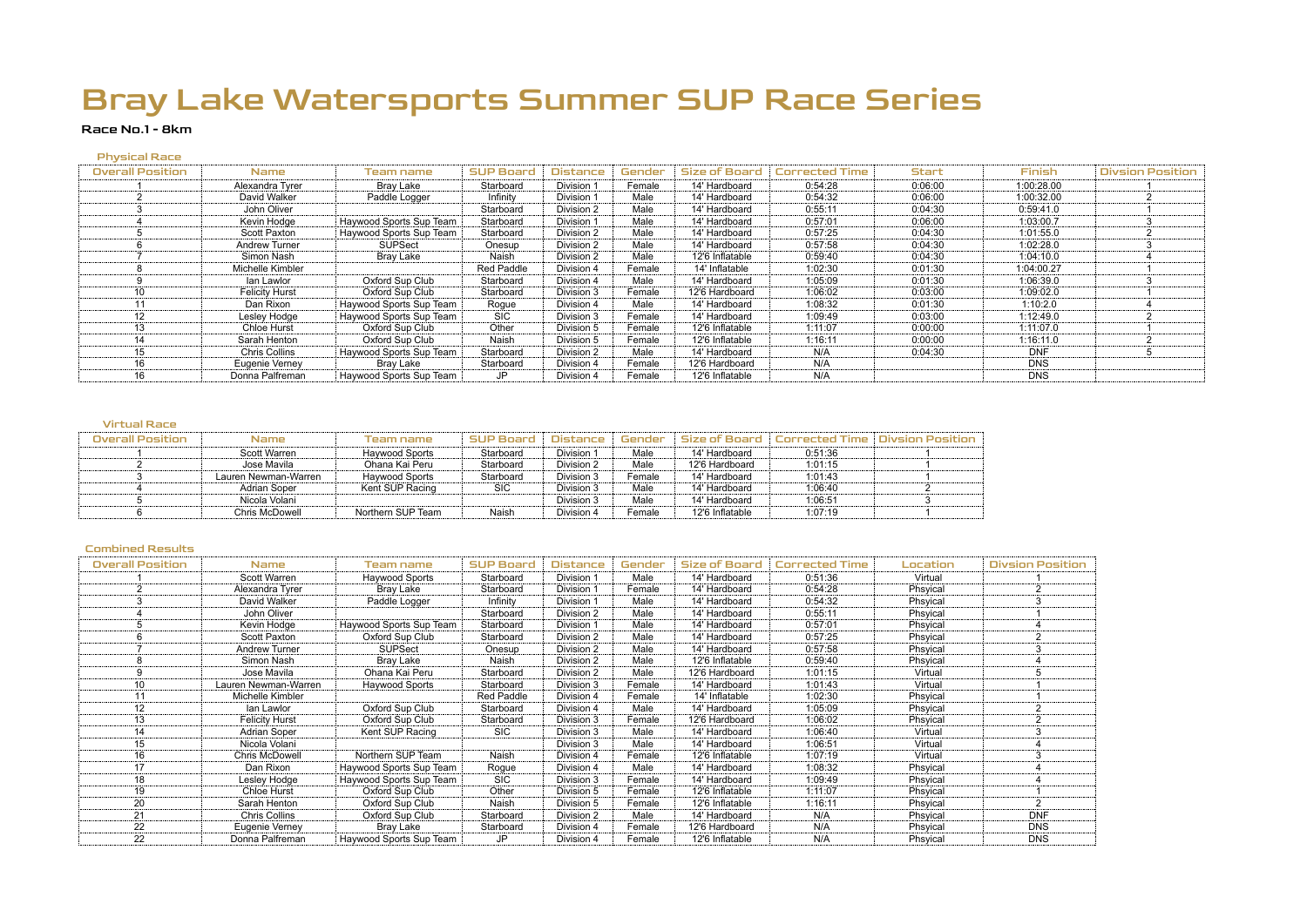### Race No.2 - 4km Technical

#### Physical Race

| <b>Overall Position</b> | Name                 | Team name                  | <b>SUP Board</b> | <b>Distance</b> | Gender | Size of Board   | <b>Corrected Time</b> | <b>Start</b> | Finish     | <b>Divsion Position</b> |
|-------------------------|----------------------|----------------------------|------------------|-----------------|--------|-----------------|-----------------------|--------------|------------|-------------------------|
|                         | Alex Tyrer           | Bray Lake                  | Starboard        | Division 1      | Female | 14' Hardboard   | 0:29:19               | 0:02:00      | 0:31:19    |                         |
|                         | <b>Chris Collins</b> | Haywood Sports Sup Team    | Starboard        | Division 2      | Male   | 14' Hardboard   | 0:29:30               | 0:01:00      | 0:30:30    |                         |
|                         | Scott Paxton         | Haywood Sports Sup Team    | Starboard        | Division 2      | Male   | 14' Hardboard   | 0:29:34               | 0:01:00      | 0:30:34    |                         |
|                         | Kevin Hodge          | Haywood Sports Sup Team    | Starboard        | Division 1      | Male   | 14' Hardboard   | 0:29:52               | 0:02:00      | 0:31:52    |                         |
|                         | Simon Nash           | Bray Lake                  | Naish            | Division 2      | Male   | 12'6 Inflatable | 0:30:46               | 0:01:00      | 0:31:46    |                         |
|                         | Marcus Ginns         | Bray Lake                  | Starboard        | Division 1      | Male   | 14' Hardboard   | 0:31:26               | 0:02:00      | 0:33:26    |                         |
|                         | Paul Drake           | SUP Bath                   | Infinity         | Division 2      | Male   | 14' Hardboard   | 0:32:33               | 0:01:00      | 0:33:33    |                         |
|                         | lan Lawlor           | Oxford Sup Club            | Starboard        | Division 3      | Male   | 14' Hardboard   | 0:33:30               | 0:00:00      | 0:33:30    |                         |
|                         | Dan Rixon            | Haywood Sports Sup Team    | Other            | Division 4      | Male   | 14' Hardboard   | 0:34:30               | 0:00:00      | 0:34:30    |                         |
| 10                      | David Tinker         | Not a member of a SUP Club | Fanatic          | Division 4      | Male   | 14' Hardboard   | 0:35:59               | 0:00:00      | 0:35:59    |                         |
|                         | Lesley Hodge         | Haywood Sports Sup Team    | <b>SIC</b>       | Division 3      | Female | 14' Hardboard   | 0:36:06               | 0:00:00      | 0:36:06    |                         |
| 12                      | Donna Palfreman      | Haywood Sports Sup Team    | JP.              | Division 4      | Female | 12'6 Hardboard  | 0:36:36               | 0:00:00      | 0:36:36    |                         |
| 13                      | Fernando Silva       | Bray Lake                  | Starboard        | Division 5      | Male   | 12'6 Hardboard  | 0:37:58               | 0:00:00      | 0:37:58    |                         |
| 14                      | Karen Savage         | Haywood Sports Sup Team    | Naish            | Division 4      | Female | 12'6 Inflatable |                       | 0:00:00      | <b>DNF</b> |                         |
| 15                      | <b>Andrew Turner</b> | <b>SUPSect</b>             | Onesup           | Division 2      | Male   | 14' Hardboard   |                       | <b>DNS</b>   | <b>DNS</b> |                         |
| 15                      | Michelle Kimbler     | Not a member of a SUP Club | Red Paddle       | Division 4      | Female | 14' Inflatable  |                       | <b>DNS</b>   | <b>DNS</b> |                         |

### Virtual Race

| Overall<br>ומוז | <b>Name</b> | œ<br>' name    | <b>SUP</b> |            | Ger<br>ador | size ot        |         | livsion<br>5IT |
|-----------------|-------------|----------------|------------|------------|-------------|----------------|---------|----------------|
|                 | Jose Mavila | Ohana Kai Peru | Starboard  | Division 2 | Male        | 12'6 Hardboard | 0:30:20 |                |

| <b>Overall Position</b> | Name.                | Team name                  | <b>SUP Board</b>  | <b>Distance</b> | Gender | <b>Size of Board</b> | Corrected Time | Location | <b>Divsion Position</b> |
|-------------------------|----------------------|----------------------------|-------------------|-----------------|--------|----------------------|----------------|----------|-------------------------|
|                         | Alex Tyrer           | Bray Lake                  | Starboard         | Division 1      | Female | 14' Hardboard        | 0:29:19        | Phsvical |                         |
|                         | <b>Chris Collins</b> | Haywood Sports Sup Team    | Starboard         | Division 2      | Male   | 14' Hardboard        | 0:29:30        | Phsyical |                         |
|                         | Scott Paxton         | Haywood Sports Sup Team    | Starboard         | Division 2      | Male   | 14' Hardboard        | 0:29:34        | Phsyical |                         |
|                         | Kevin Hodge          | Haywood Sports Sup Team    | Starboard         | Division 1      | Male   | 14' Hardboard        | 0:29:52        | Phsyical |                         |
|                         | Jose Mavila          | Ohana Kai Peru             | Starboard         | Division 2      | Male   | 12'6 Hardboard       | 0:30:20        | Virtual  |                         |
|                         | Simon Nash           | Bray Lake                  | Naish             | Division 2      | Male   | 12'6 Inflatable      | 0:30:46        | Phsyical |                         |
|                         | Marcus Ginns         | Bray Lake                  | Starboard         | Division 1      | Male   | 14' Hardboard        | 0:31:26        | Phsyical |                         |
|                         | Paul Drake           | SUP Bath                   | Infinity          | Division 2      | Male   | 14' Hardboard        | 0:32:33        | Phsyical |                         |
|                         | lan Lawlor           | Oxford Sup Club            | Starboard         | Division 3      | Male   | 14' Hardboard        | 0:33:30        | Phsyical |                         |
| 10                      | Dan Rixon            | Haywood Sup Team           | Other             | Division 4      | Male   | 14' Hardboard        | 0:34:30        | Phsyical |                         |
| 11                      | David Tinker         | Not a member of a SUP Club | Fanatic           | Division 4      | Male   | 14' Hardboard        | 0:35:59        | Phsyical |                         |
| 12                      | Lesley Hodge         | Haywood Sports Sup Team    | <b>SIC</b>        | Division 3      | Female | 14' Hardboard        | 0:36:06        | Phsyical |                         |
| 13                      | Donna Palfreman      | Oxford Sup Club            | JP                | Division 4      | Female | 12'6 Hardboard       | 0:36:36        | Phsyical |                         |
| 14                      | Fernando Silva       | Bray Lake                  | Starboard         | Division 5      | Male   | 12'6 Hardboard       | 0:37:58        | Phsyical |                         |
| 15                      | Karen Savage         | Haywood Sports Sup Team    | Naish             | Division 4      | Female | 12'6 Inflatable      | <b>DNF</b>     | Phsyical |                         |
| 16                      | <b>Andrew Turner</b> | SUPSect                    | Onesup            | Division 2      | Male   | 14' Hardboard        | <b>DNS</b>     | Phsyical |                         |
| 16                      | Michelle Kimbler     | Not a member of a SUP Club | <b>Red Paddle</b> | Division 4      | Female | 14' Inflatable       | <b>DNS</b>     | Phsvical |                         |



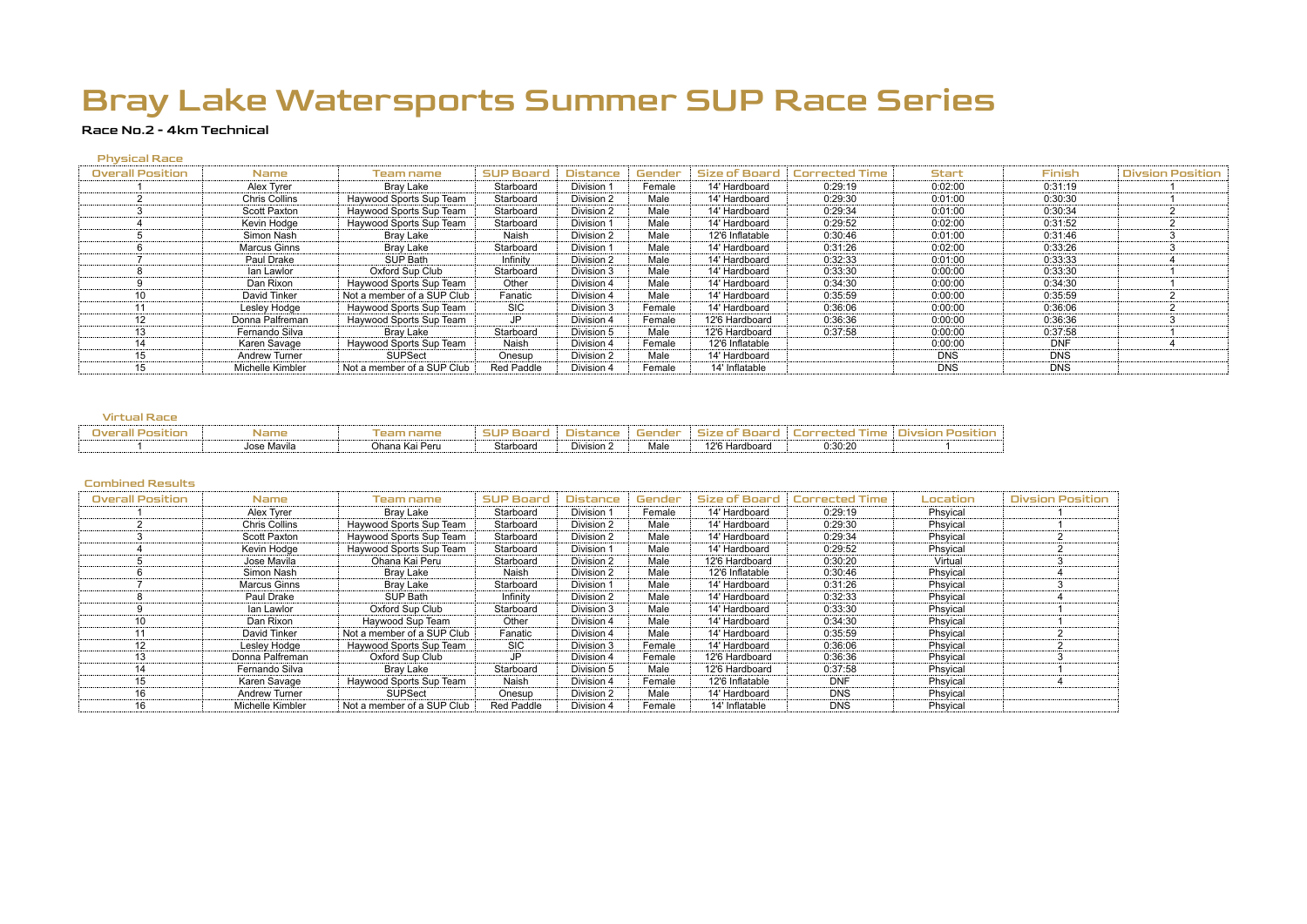### Race No.3 - 8km River Race

#### Physical Race

| <b>Overall Position</b> | <b>Name</b>           | Team name                  | <b>SUP Board</b> | <b>Distance</b> | Gender | Size of Board   | <b>Corrected Time</b> | <b>Start</b> | Finish  | <b>Divsion Position</b> |
|-------------------------|-----------------------|----------------------------|------------------|-----------------|--------|-----------------|-----------------------|--------------|---------|-------------------------|
|                         | David Walker          | Paddle Logger              | Infinitiv        | Division 1      | Male   | 14' Hardboard   | 0:50:26               | 0:02:10      | 0:52:36 |                         |
|                         | Kevin Hodge           | Haywood Sports Sup Team    | Starboard        | Division 1      | Male   | 14' Hardboard   | 0:51:20               | 0:02:10      | 0:53:30 |                         |
|                         | <b>Chris Collins</b>  | Haywood Sports Sup Team    | Starboard        | Division 2      | Male   | 14' Hardboard   | 0:51:29               | 0:02:10      | 0:53:39 |                         |
|                         | Scott Paxton          | Haywood Sports Sup Team    | Starboard        | Division 2      | Male   | 14' Hardboard   | 0:51:59               | 0:02:10      | 0:54:09 |                         |
|                         | <b>Andrew Turner</b>  | <b>SUPSect</b>             | Onesup           | Division 2      | Male   | 14' Hardboard   | 0:52:56               | 0:02:10      | 0:55:06 |                         |
|                         | Marcus Ginns          | Bray Lake                  | Starboard        | Division 1      | Male   | 14' Hardboard   | 0:54:38               | 0:02:10      | 0:56:48 |                         |
|                         | Simon Nash            | Haywood Sports Sup Team    | Naish            | Division 2      | Male   | 12'6 Inflatable | 0:56:59               | 0:02:10      | 0:59:09 |                         |
|                         | Dan Rixon             | Haywood Sports Sup Team    | Other            | Division 4      | Male   | 14' Hardboard   | 0:57:13               | 0:00:00      | 0:57:13 |                         |
|                         | David Tinker          | Not a member of a SUP Club | Fanatic          | Division 4      | Male   | 14' Hardboard   | 0:57:22               | 0:00:00      | 0:57:22 |                         |
| 10                      | <b>Felicity Hurst</b> | Oxford Sup Club            | Starboard        | Division 3      | Female | 14' Hardboard   | 1:00:32               | 0:00:00      | 1:00:32 |                         |
|                         | Donna Palfreman       | Haywood Sports Sup Team    | JP               | Division 4      | Female | 12'6 Hardboard  | 1:06:47               | 0:00:00      | 1:06:47 |                         |

#### Virtual Race

| Overall Positior | Name           | Feam name         | SUP       |            |        |                 |         | шус |
|------------------|----------------|-------------------|-----------|------------|--------|-----------------|---------|-----|
|                  | Jose Mavila    | Ohana Kai Peru    | Starboard | Division 2 | Male   | 12'6 Hardboard  | 0:56:16 |     |
|                  | Chris McDowell | Northern SUP Team | Naish     | Division 4 | Female | 12'6 Inflatable | 1:05:59 |     |

| <b>Overall Position</b> | <b>Name</b>           | Team name                  | <b>SUP Board</b> | <b>Distance</b> | Gender | <b>Size of Board</b> | <b>Corrected Time</b> | Location | <b>Divsion Position</b> |
|-------------------------|-----------------------|----------------------------|------------------|-----------------|--------|----------------------|-----------------------|----------|-------------------------|
|                         | David Walker          | Paddle Logger              | Infinitiv        | Division 1      | Male   | 14' Hardboard        | 0:50:26               | Phsyical |                         |
|                         | Kevin Hodge           | Haywood Sports Sup Team    | Starboard        | Division 1      | Male   | 14' Hardboard        | 0:51:20               | Phsvical |                         |
|                         | <b>Chris Collins</b>  | Haywood Sports Sup Team    | Starboard        | Division 2      | Male   | 14' Hardboard        | 0:51:29               | Phsvical |                         |
|                         | Scott Paxton          | Haywood Sports Sup Team    | Starboard        | Division 2      | Male   | 14' Hardboard        | 0:51:59               | Phsvical |                         |
|                         | <b>Andrew Turner</b>  | <b>SUPSect</b>             | Onesup           | Division 2      | Male   | 14' Hardboard        | 0:52:56               | Phsyical |                         |
|                         | Marcus Ginns          | Bray Lake                  | Starboard        | Division 1      | Male   | 14' Hardboard        | 0:54:38               | Phsyical |                         |
|                         | Jose Mavila           | Ohana Kai Peru             | Starboard        | Division 2      | Male   | 12'6 Hardboard       | 0:56:16               | Virtual  |                         |
|                         | Simon Nash            | Haywood Sports Sup Team    | Naish            | Division 2      | Male   | 12'6 Inflatable      | 0:56:59               | Phsyical |                         |
|                         | Dan Rixon             | Haywood Sports Sup Team    | Other            | Division 4      | Male   | 14' Hardboard        | 0:57:13               | Phsvical |                         |
| 10                      | David Tinker          | Not a member of a SUP Club | Fanatic          | Division 4      | Male   | 14' Hardboard        | 0:57:22               | Phsvical |                         |
|                         | <b>Felicity Hurst</b> | Oxford Sup Club            | Starboard        | Division 3      | Female | 14' Hardboard        | 1:00:32               | Phsyical |                         |
| 12                      | Chris McDowell        | Northern SUP Team          | Naish            | Division 4      | Female | 12'6 Inflatable      | 1:05:59               | Virtual  |                         |
| 13                      | Donna Palfreman       | Haywood Sports Sup Team    | JP               | Division 4      | Female | 12'6 Hardboard       | 1:06:47               | Phsyical |                         |



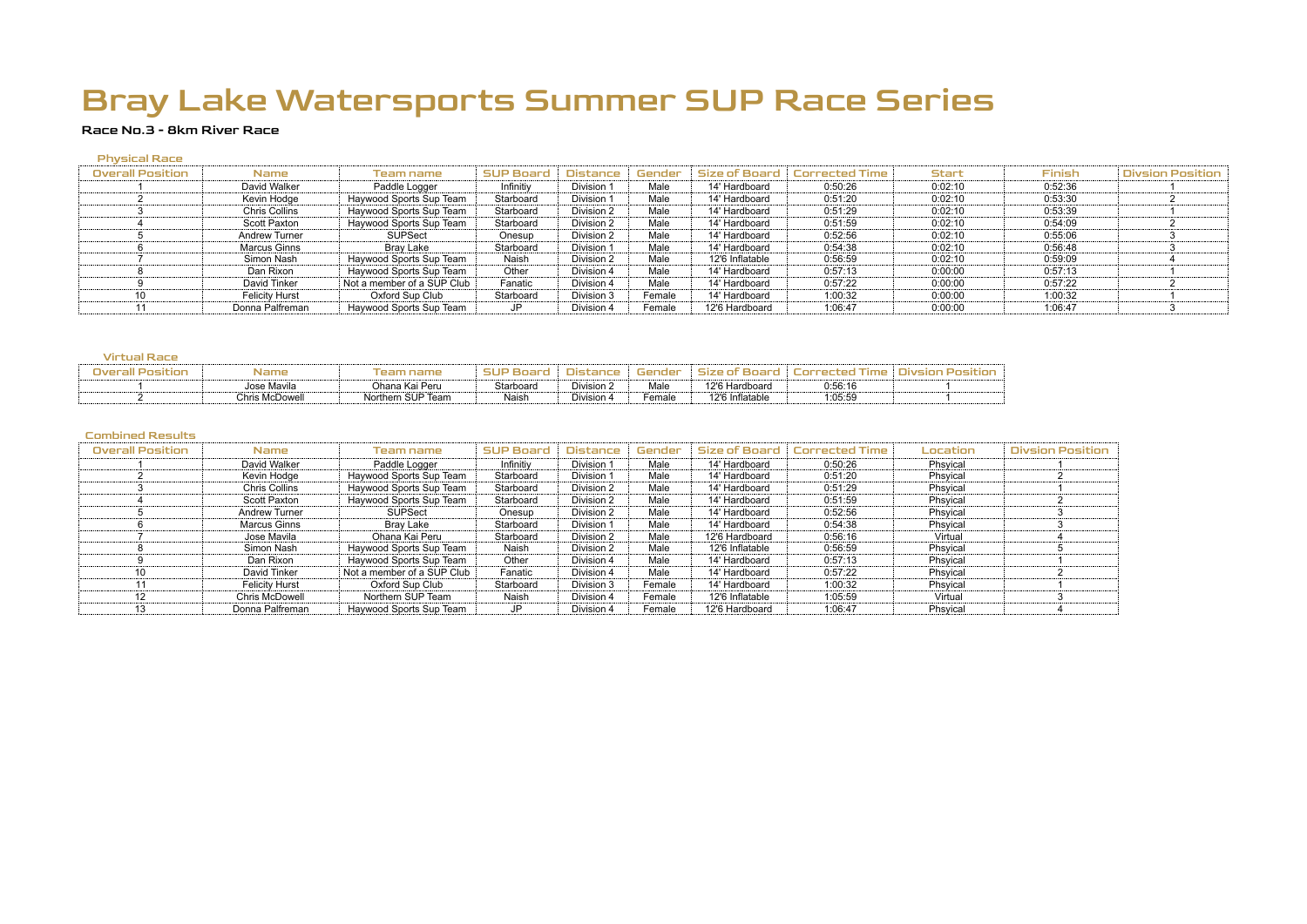### Race No.4 - 7km Joker

#### Physical Race

| <b>Overall Position</b> | <b>Name</b>          | Team name               | <b>SUP Board</b> | <b>Distance</b> | Gender | <b>Size of Board</b> | <b>Corrected Time</b> | <b>Start</b> | <b>Finish</b> | <b>Divsion Position</b> |
|-------------------------|----------------------|-------------------------|------------------|-----------------|--------|----------------------|-----------------------|--------------|---------------|-------------------------|
|                         | David Walker         | Paddle Logger           | Infinitiv        | Division 1      | Male   | 14' Hardboard        | 0:50:03               | 0:02:00      | 0:52:03       |                         |
|                         | Alex Tyrer           | Bray Lake               | Starboard        | Division 1      | Female | 14' Hardboard        | 0:50:50               | 0:02:00      | 0:52:50       |                         |
|                         | Kevin Hodge          | Haywood Sports Sup Team | Starboard        | Division 1      | Male   | 14' Hardboard        | 0:51:07               | 0:02:00      | 0:53:07       |                         |
|                         | Hugh Pryse-Davies    | Blue Chip               | Starboard        | Division 2      | Male   | 14' Hardboard        | 0:51:10               | 0:01:00      | 0:52:10       |                         |
|                         | John Oliver          |                         | Starboard        | Division 2      | Male   | 14' Hardboard        | 0:51:40               | 0:01:00      | 0:52:40       |                         |
|                         | <b>Chris Collins</b> | Haywood Sports Sup Team | Starboard        | Division 2      | Male   | 14' Hardboard        | 0:52:26               | 0:01:00      | 0:53:26       |                         |
|                         | Marcus Ginns         | Brav Lake               | Starboard        | Division 1      | Male   | 14' Hardboard        | 0:53:42               | 0:02:00      | 0:55:42       |                         |
|                         | Simon Nash           | Haywood Sports Sup Team | Naish            | Division 2      | Male   | 12'6 Inflatable      | 0:54:13               | 0:01:00      | 0:55:13       |                         |
|                         | Kit Tinker           |                         | Starboard        | Division 1      | Male   | 14' Hardboard        | 0:54:25               | 0:02:00      | 0:56:25       |                         |
| 10                      | Paul Drake           | SUP Bath                | Infinity         | Division 2      | Male   | 14' Hardboard        | 0:54:48               | 0:01:00      | 0:55:48       |                         |
|                         | Tim Allen            | Bray Lake               | Starboard        | Division 2      | Male   | 14' Inflatable       | 0:56:40               | 0:01:00      | 0:57:40       |                         |
| 12                      | Dan Rixon            | Haywood Sports Sup Team | Other            | Division 4      | Male   | 14' Hardboard        | 0:57:41               | 0:00:00      | 0:57:41       |                         |
| 13                      | <b>Matthew Ness</b>  | Bray Lake               | Starboard        | Division 3      | Male   | 14' Inflatable       | 0:58:01               | 0:00:00      | 0:58:01       |                         |
| 14                      | Donna Palfreman      | Haywood Sports Sup Team | JP               | Division 4      | Female | 12'6 Hardboard       | 1:02:40               | 0:00:00      | 1:02:40       |                         |
| 15                      | Cherie Whitby        |                         | Hypr Hawaii      | Division 5      | Female | 12'6" Hardboard      | 1:03:58               | 0:00:00      | 1:03:58       |                         |
| 16                      | James Templey        | Northern SUP Race Team  | Agua Marina      | Division 3      | Male   | 14' Inflatable       | 1:04:11               | 0:00:00      | 1:04:11       |                         |
| 17                      | Katie Pope           | The SHAC                | Starboard        | Division 5      | Female | 12'6" Inflatable     | 1:07:16               | 0:00:00      | 1:07:16       |                         |

#### Virtual Race

| <b>Overall Position</b> | Name .         | l eam name        | <b>SUP Boa</b> |            | Gender | Size of Board   | tod.<br>orrec | livsion.<br>nsıtınr |
|-------------------------|----------------|-------------------|----------------|------------|--------|-----------------|---------------|---------------------|
|                         | Jose Mavila    | Ohana Kai Peru    | Starboard      | Division 2 | Male   | 12'6 Hardboard  | 0:49:07       |                     |
|                         | Chris McDowell | Northern SUP Team | Naish          | Division 4 | Female | 12'6 Inflatable | 1:00:20       |                     |

| <b>Overall Position</b> | <b>Name</b>           | Team name               | <b>SUP Board</b> | <b>Distance</b> | Gender | <b>Size of Board</b> | <b>Corrected Time</b> | Location | <b>Divsion Position</b> |
|-------------------------|-----------------------|-------------------------|------------------|-----------------|--------|----------------------|-----------------------|----------|-------------------------|
|                         | Jose Mavila           | Ohana Kai Peru          | Starboard        | Division 2      | Male   | 12'6 Hardboard       | 0:49:07               | Virtual  |                         |
|                         | David Walker          | Paddle Logger           | Infinitiy        | Division 1      | Male   | 14' Hardboard        | 0:50:03               | Phsyical |                         |
|                         | Alex Tyrer            | Bray Lake               | Starboard        | Division 1      | Female | 14' Hardboard        | 0:50:50               | Phsyical |                         |
|                         | Kevin Hodge           | Haywood Sports Sup Team | Starboard        | Division 1      | Male   | 14' Hardboard        | 0:51:07               | Phsyical |                         |
|                         | Hugh Pryse-Davies     | Blue Chip               | Starboard        | Division 2      | Male   | 14' Hardboard        | 0:51:10               | Phsyical |                         |
|                         | John Oliver           |                         | Starboard        | Division 2      | Male   | 14' Hardboard        | 0:51:40               | Phsyical |                         |
|                         | Chris Collins         | Haywood Sports Sup Team | Starboard        | Division 2      | Male   | 14' Hardboard        | 0:52:26               | Phsyical |                         |
| 8                       | Marcus Ginns          | Bray Lake               | Starboard        | Division 1      | Male   | 14' Hardboard        | 0:53:42               | Phsyical |                         |
|                         | Simon Nash            | Haywood Sports Sup Team | Naish            | Division 2      | Male   | 12'6 Inflatable      | 0:54:13               | Phsyical |                         |
| 10                      | Kit Tinker            |                         | Starboard        | Division 1      | Male   | 14' Hardboard        | 0:54:25               | Phsyical |                         |
| 11                      | Paul Drake            | SUP Bath                | Infinity         | Division 2      | Male   | 14' Hardboard        | 0:54:48               | Phsyical | b                       |
| 12                      | Tim Allen             | Bray Lake               | Starboard        | Division 2      | Male   | 14' Inflatable       | 0:56:40               | Phsyical |                         |
| 13                      | Dan Rixon             | Haywood Sports Sup Team | Other            | Division 4      | Male   | 14' Hardboard        | 0:57:41               | Phsyical |                         |
| 14                      | <b>Matthew Ness</b>   | Bray Lake               | Starboard        | Division 3      | Male   | 14' Inflatable       | 0:58:01               | Phsyical |                         |
| 15                      | <b>Chris McDowell</b> | Northern SUP Team       | Naish            | Division 4      | Female | 12'6 Inflatable      | 1:00:20               | Virtual  |                         |
| 16                      | Donna Palfreman       | Haywood Sports Sup Team | JP               | Division 4      | Female | 12'6 Hardboard       | 1:02:40               | Phsyical |                         |
| 17                      | Cherie Whitby         |                         | Hypr Hawaii      | Division 5      | Female | 12'6" Hardboard      | 1:03:58               | Phsyical |                         |
| 18                      | James Templey         | Northern SUP Race Team  | Aqua Marina      | Division 3      | Male   | 14' Inflatable       | 1:04:11               | Phsyical |                         |
| 19                      | Katie Pope            | The SHAC                | Starboard        | Division 5      | Female | 12'6" Inflatable     | 1:07:16               | Phsyical |                         |





| <b>Divsion Position</b> |
|-------------------------|
| 1                       |
| 1                       |
| $\overline{2}$          |
| 3                       |
| $\overline{\mathbf{c}}$ |
| 3                       |
| 4                       |
| 4                       |
| 5                       |
| 5                       |
| 6                       |
| 6                       |
| 1                       |
| 1                       |
| $\overline{\mathbf{c}}$ |
| 3                       |
| 1                       |
| $\overline{2}$          |
| $\overline{2}$          |
|                         |